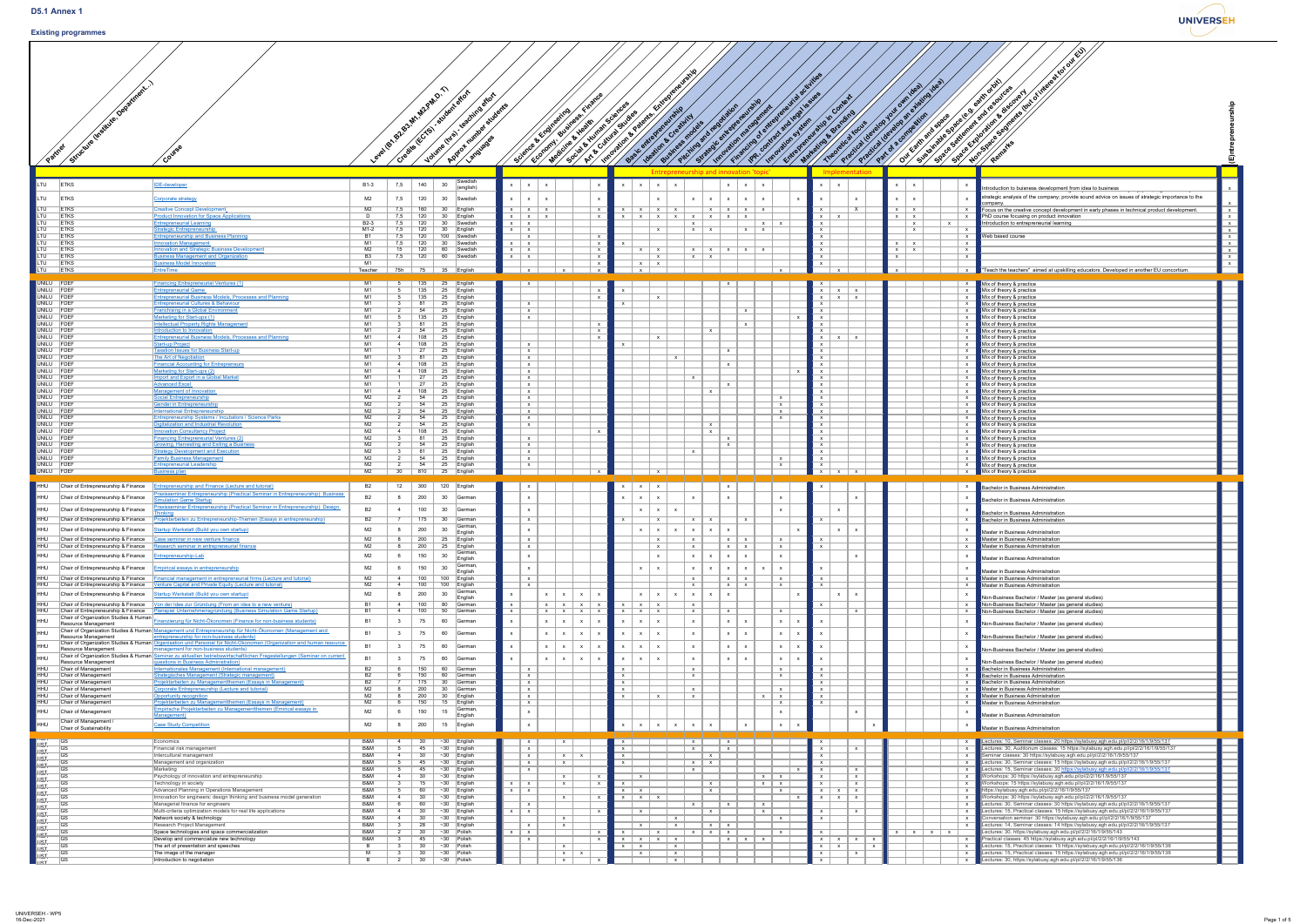

| אסא $\blacksquare$<br> GS                                                                                                            | Introduction to entrepreneurship                                                                                                     |                                                                             | ∼30  Polish                                                                       |                                                     | $\mathbf{X}$                                                                                                                       |                                                                    | Lectures: 15, Practical classes: 15 https://sylabusy.agh.edu.pl/pl/2/2/16/1/9/55/136                                                                                 |
|--------------------------------------------------------------------------------------------------------------------------------------|--------------------------------------------------------------------------------------------------------------------------------------|-----------------------------------------------------------------------------|-----------------------------------------------------------------------------------|-----------------------------------------------------|------------------------------------------------------------------------------------------------------------------------------------|--------------------------------------------------------------------|----------------------------------------------------------------------------------------------------------------------------------------------------------------------|
| H <del>ST.</del><br>$\overline{\overline{\mathsf{G}}\mathsf{S}}$<br>$\overline{\overline{\mathsf{G}}\mathsf{S}}$                     | <b>Business management</b><br>Business plan                                                                                          |                                                                             | $\sim$ 30 Polish<br>45<br>$~1$ $~30$<br><b>Polish</b>                             | $\mathbf{x}$<br>$\mathbf{x}$                        | $x \mid x$<br>$\mathsf{x}$   $\mathsf{x}$<br>$x \mid x$<br>$\mathsf{x}$ $\mathsf{x}$                                               | $\mathsf{X}$<br>$\mathbf{x}$                                       | Lectures: 30, Auditorium classes: 15 https://sylabusy.agh.edu.pl/pl/2/2/16/1/9/55/136<br>Lectures: 15 Workshops: 30 https://sylabusy.agh.edu.pl/pl/2/2/16/1/9/55/136 |
| <del>{ST<br/>+ST<br/>+ST<br/>+ST<br/>+ST<br/>+ST<br/>+ST</del><br>$\overline{\text{GS}}$                                             | Startup management                                                                                                                   |                                                                             | $~1$ $~30$<br>30<br>Polish                                                        | $\mathbf{x}$                                        | $\mathbf{x}$<br>$\mathsf{x}$ $\mathsf{x}$                                                                                          | $\mathsf{X}$                                                       | Lectures: 15, Auditorium classes: 15 https://sylabusy.agh.edu.pl/pl/2/2/17/1/9/55/142                                                                                |
| $\overline{\overline{\mathsf{G}}\mathsf{S}}$<br>$\overline{ \text{GS} }$                                                             | Modern marketing<br>Value economy and social impact - real project management                                                        |                                                                             | $~1$ - 30<br>$ $ Polish<br>45<br>$~1$ $~30$<br>30<br>Polish                       | $\mathbf{x}$                                        | $\mathbf{Y}$<br>$\mathbf{x}$                                                                                                       | $\mathbf{x}$<br>$\mathbf{x}$                                       | Lectures: 15, Auditorium classes: 30 https://sylabusy.agh.edu.pl/pl/2/2/17/1/9/55/142<br>Workshops: 30 https://sylabusy.agh.edu.pl/pl/2/2/17/1/9/55/142              |
| <b>WIMIR</b><br>D.School                                                                                                             | Mechatronic design<br>Patenting and intellectual property protection in practice                                                     |                                                                             | Polish/English<br>175<br>$~1$ $~30$<br>10<br>$~1$ - 30<br>$\vert$ English         |                                                     | $x \mid x$<br>$\mathsf{X}$<br>$\mathsf{x}$<br>$\mathsf{X}$                                                                         |                                                                    | Workshops: 175 https://sylabusy.agh.edu.pl/pl/1/2/17/1/5/5/18<br>Lectures: 4, Seminar classes: 6 https://sylabus.phd.agh.edu.pl/pl/16/0                              |
| $\frac{1}{1}$<br>D.School                                                                                                            | <b>Promotion and pitching</b>                                                                                                        |                                                                             | $~1$ $~30$<br>15<br>Polish                                                        |                                                     |                                                                                                                                    |                                                                    | Workshops: 15 https://sylabus.phd.agh.edu.pl/pl/16/0                                                                                                                 |
| UT/UT3 Catalyseur                                                                                                                    | Summer school: Entrepreneurship week                                                                                                 | M1, M2, PM, D                                                               | 60  <br>30<br>$ $ French                                                          |                                                     |                                                                                                                                    |                                                                    |                                                                                                                                                                      |
| UT/UT3 Catalyseur<br>UT/UT3 Catalyseur                                                                                               | Summer school : Innovation week<br>Winter school: Entrepreneuship week                                                               | M1, M2, PM, D<br>M1, M2, PM, D                                              | 60<br>30 <sup>7</sup><br>$ $ French<br>60<br>30 <sup>°</sup><br>$ $ French        |                                                     |                                                                                                                                    |                                                                    |                                                                                                                                                                      |
| UT/UT3 Catalyseur                                                                                                                    | Winter school: Innovation week                                                                                                       | M1, M2, PM, D                                                               | 60<br>30<br>$ $ French                                                            |                                                     |                                                                                                                                    |                                                                    |                                                                                                                                                                      |
| UT/UT3 FSI<br>UT/UT3 <mark>FSI</mark><br>UT/UT3 FSI                                                                                  | Computer science: Introduction to Entrepreneurship and Innovation<br>Computer science: Innovation and creativity                     |                                                                             | 30<br>30<br>$ $ French<br>24<br>$ $ French<br>35                                  |                                                     |                                                                                                                                    |                                                                    |                                                                                                                                                                      |
| UT/UT3 FSI                                                                                                                           | Computer science: ntrapreneurship / Entrepreneurship<br>management                                                                   |                                                                             | 35<br>$ $ French<br>24<br>30<br>French                                            |                                                     |                                                                                                                                    |                                                                    |                                                                                                                                                                      |
| UT/UT3 FSI                                                                                                                           | Biotechnology: Entrepreneurship project and management                                                                               | M1                                                                          | French                                                                            |                                                     |                                                                                                                                    |                                                                    |                                                                                                                                                                      |
| UT/UT3 FSI<br>UT/UT3 FSI                                                                                                             | organisation<br>activities, among which entrepreneurship                                                                             | -M2                                                                         | $\overline{22}$<br>French<br>$\overline{360}$<br>French                           |                                                     |                                                                                                                                    |                                                                    |                                                                                                                                                                      |
| UT/ UT3 DUT GEA Toulouse + Tarbes<br>UT/ UT3 DUT GEA parcours aménagé                                                                | Business creation/ serious game CEV<br>Business creation                                                                             | B <sub>2</sub><br>1,5<br>B2                                                 | 336<br>∣French<br>$\overline{26}$                                                 | $\mathbf{x}$                                        | $x \mid x$<br>$\mathsf{X}$<br>$X \mid X \mid X$<br>$\times$ $\times$                                                               | $X \cup X$                                                         | Practice<br>Mix of theory & practice                                                                                                                                 |
| UT/UT3 DUT GEA Auch                                                                                                                  | Business creation/ Challenge 24h chrono for Business creation                                                                        | B <sub>2</sub><br>1,5                                                       | $ $ French<br>56<br>$ $ French                                                    |                                                     | $\mathsf{X}$   $\mathsf{X}$<br>$\mathsf{X}$<br>$X \mid X \mid X$<br>$X \mid X$<br>$X \mid X \mid X$<br>$\mathsf{X}$                | $X \mid X$<br>X                                                    | 24H pour entreprendre modèle Crea lut: Mix of theory & practice: virtual project                                                                                     |
| UT/UT3 DUT HSE Auch<br>UT/ UT3 DUT Informatique                                                                                      | Sensibilisation business creation<br>Business creation/ mentored scholarly project                                                   | B <sub>2</sub> B <sub>3</sub><br><b>B2-B3</b>                               | 56<br>$ $ French<br>168<br>30<br>$ $ French                                       |                                                     | $\mathsf{X}$<br>$X \cup X$<br>$\mathsf{x}$   $\mathsf{x}$   $\mathsf{x}$   $\mathsf{x}$<br>$x \mid x$<br>$X \mid X \mid X$         | $\mathsf{X}$<br>$\mathsf{X}$                                       | Mix of theory & practice<br>mentored scholarly project with entrepreneur                                                                                             |
| UT/UT3 DUT TC Castres                                                                                                                | Mentored scholarly project/ One week for business creation                                                                           | B <sub>2</sub><br>5. ا                                                      | 60<br>84<br>$ $ French                                                            |                                                     | $\mathsf{X}$<br>$X \mid X$                                                                                                         |                                                                    | Focus on the creative concept in sustainable development                                                                                                             |
| UT/ UT3 Toulouse (Marketing techniques,<br>UT/ UT3 Toulouse (Marketing techniques,                                                   | Mentored scholarly project/ Business Plan CANVAS for an entrepreneur<br>Business creation/ Challenge Serious game CREASIM/ BM CANVAS | B <sub>2</sub><br>1,5                                                       | 24<br>$ $ French<br>$\overline{35}$<br>$\vert$ 24<br>$ $ French                   | $\mathsf{X}$                                        | $\mathsf{X}$<br>$X \mid X$<br>$\mathsf{X}$<br>$x \mid x$                                                                           |                                                                    | mentored scholarly project with entrepreneur<br>serious game Creasim: association Crea iut et Editions Antikera                                                      |
| JT/ UT3 Toulouse (Marketing techniques<br>UT/ UT3 Toulouse (Marketing techniques,                                                    | Mentored scholarly project/Business Plan CANVAS for an entrepreneur<br>Business creation/ Challenge 24h chrono for Business creation | <b>B2</b>                                                                   | 120<br>∣French<br>60<br>∣French                                                   | X                                                   | $X \mid X$<br>$x \mid x$                                                                                                           | $\mathbf{x}$<br>$\mathbf{x}$                                       | mentored scholarly project with entrepreneur<br>24H pour entreprendre modèle Crea lut: Mix of theory & practice: virtual project                                     |
| JT/ Isae DFM                                                                                                                         | MS Management de Projet, Innovation et Entrepreneuriat                                                                               |                                                                             |                                                                                   |                                                     |                                                                                                                                    |                                                                    | Mix of theory & practice                                                                                                                                             |
| $\overline{J}$ lsae<br>JT/Isae                                                                                                       | Négociation<br>Argumentation et Art de pitcher                                                                                       | - PN                                                                        | 20<br>$ $ French<br>20<br>$ $ French                                              |                                                     | $\mathbf{Y}$                                                                                                                       |                                                                    | Mix of theory & practice<br>Mix of theory & practice                                                                                                                 |
| $\overline{JT/Isae}$<br>$\overline{JT/Isae}$                                                                                         | Intelligence collective<br>Communication                                                                                             | P <sub>N</sub><br>P <sub>h</sub>                                            | 20<br>$ $ French<br>$\overline{20}$<br>$ $ French                                 |                                                     |                                                                                                                                    |                                                                    | Mix of theory & practice<br>Mix of theory & practice                                                                                                                 |
| $\overline{JT/Isae}$                                                                                                                 | Initiation à la logique comptable                                                                                                    | P <sub>N</sub>                                                              | 20<br>$ $ French                                                                  |                                                     | $\mathbf{x}$                                                                                                                       |                                                                    | Mix of theory & practice                                                                                                                                             |
| JT/Isae<br>JT/Isae                                                                                                                   | <b>Choix d'investissement</b><br>Financement (levées de fonds)                                                                       | P <sub>N</sub><br>P <sub>h</sub>                                            | 20<br>$ $ French<br>20<br>$ $ French                                              |                                                     |                                                                                                                                    |                                                                    | Mix of theory & practice<br>Mix of theory & practice                                                                                                                 |
| JT/Isae<br>T/ Isae                                                                                                                   | Etude de marché<br>Marketing de l'innovation                                                                                         |                                                                             | 20<br>$ $ French<br>20<br>$ $ French                                              |                                                     |                                                                                                                                    |                                                                    | Mix of theory & practice<br>Mix of theory & practice                                                                                                                 |
| T/ Isae                                                                                                                              | Leviers de financement fiscaux de l'innovation                                                                                       | <b>PM</b>                                                                   | 20<br>$ $ French                                                                  |                                                     |                                                                                                                                    |                                                                    | Mix of theory & practice                                                                                                                                             |
| $T/$ Isae<br>T/ Isae                                                                                                                 | Propriété industrielle<br>Aspects juridiques de la création et de la gestion d'entreprise                                            | PN                                                                          | 20<br>$ $ French<br>20<br>$ $ French                                              |                                                     | $\mathsf{X}$                                                                                                                       |                                                                    | Mix of theory & practice<br>Mix of theory & practice                                                                                                                 |
| $T/$ Isae                                                                                                                            | Intrapreneuriat<br>Lean Startup                                                                                                      | - PN                                                                        | 20<br>$ $ French                                                                  |                                                     |                                                                                                                                    |                                                                    | Mix of theory & practice<br>Mix of theory & practice                                                                                                                 |
| T/ Isae<br>JT/Isae                                                                                                                   | Méthodes agiles et scrum                                                                                                             | <b>PM</b><br>P <sub>h</sub>                                                 | 20<br>$ $ French<br>20<br>$ $ French                                              |                                                     |                                                                                                                                    |                                                                    | Mix of theory & practice                                                                                                                                             |
| $T/$ Isae<br>$JT/$ Isae                                                                                                              | Méthodes agiles et scrum - Atelier<br>Convaincre d'investir                                                                          | <b>PM</b><br><b>PM</b>                                                      | 20<br><b>French</b><br>20<br>$ $ French                                           |                                                     | $\mathbf{x}$                                                                                                                       |                                                                    | Mix of theory & practice                                                                                                                                             |
| JT/ Isae DFI<br>$JT/$ Isae                                                                                                           | Module électif - Elective module<br>Construire un projet d'entreprise                                                                | M1 M2                                                                       | 30                                                                                |                                                     |                                                                                                                                    |                                                                    |                                                                                                                                                                      |
|                                                                                                                                      | UT2J (dept economics & management) Master Management of industrial and innovative projects                                           | M <sub>2</sub>                                                              | 30<br>$ $ French<br>20<br>$ $ French                                              | $\mathbf{x}$<br>$\mathsf{X}$<br>$\mathbf{x}$        | $X \mid X \mid X$<br>$\mathsf{X}$<br>$x \mid x \mid x$<br>$x \mid x$                                                               | $X \cup X$<br>$\mathsf{x}$                                         | Project choosen by students (may be space) -from idea to business plan<br>Mix of theory & practice                                                                   |
| UT2J (dept economics & management) Master Digital project management<br>UT2J (dept economics & management) Master New social economy |                                                                                                                                      | M <sub>2</sub><br>M <sub>2</sub>                                            | $\overline{20}$<br>$\mathsf{English}$<br>20<br>$ $ French                         | $\mathsf{X}$<br>$\mathbf{x}$<br>$\mathsf{X}$  <br>X | $X \mid X \mid X$<br>$X \mid X$<br>$X \mid X$                                                                                      |                                                                    | Mix of theory & practice<br>Mix of theory & practice                                                                                                                 |
| $\overline{J}$<br>UT2J (IUT Figeac)                                                                                                  | BUT Marketing techniques, digital marketing, e-marketing and entrepreneurship                                                        | B3                                                                          | French                                                                            |                                                     |                                                                                                                                    |                                                                    | Mix of theory & practice                                                                                                                                             |
| $\overline{JT2J}$<br>FabSpace<br>$\overline{JT2J}$<br> UT2J                                                                          | Target programme : StarTech<br>Summer school: INNEO Space - Earth observation and Machine Learning                                   | $L1-PhD$<br>Yes<br>M2&PhD<br>Yes                                            | $20 - 30$<br>English<br>30<br>20<br>$\vert$ English                               | $x \mid x \mid x$<br>$\mathsf{X}$<br>$\mathbf{x}$   | $\mathsf{X}$<br>$\mathsf{X}$   $\mathsf{X}$  <br>$\mathsf{X}$   $\mathsf{X}$<br>$\mathsf{X}$<br>$\mathbf{x}$                       |                                                                    | SPOC, reversed class, in collaboration Univ. and companies<br>International training                                                                                 |
| JT/INP ENSEEIHT<br>JT/INP ENSEEIHT                                                                                                   | Engineer Program : Introduction to Entrepreneurship<br>Engineer Program: Entrepreneurship & Innovation Option                        | B <sub>3</sub>                                                              | 500<br>16<br>$ \mathsf{French} $<br>50<br>$ $ French                              |                                                     | $X \mid X \mid X \mid X \mid X$<br>$\mathsf{X}$                                                                                    |                                                                    |                                                                                                                                                                      |
| JT/ INP ENSAT                                                                                                                        | Planning                                                                                                                             | M <sub>2</sub>                                                              | 50<br>126<br>$ $ French                                                           |                                                     |                                                                                                                                    |                                                                    |                                                                                                                                                                      |
| JT/ INP ENSAT<br>JT/TBS innovation department                                                                                        | :technological innovation in crop production<br><b>Entrepreneurship: Business Creation</b>                                           | M <sub>2</sub>                                                              | 20<br>$ $ French<br>30/100<br>$\vert$ English                                     | $\mathbf{x}$                                        | $\mathsf{X}$   $\mathsf{X}$<br>$x \mid x$<br>$x \mid x \mid x$<br>$\mathsf{X}$                                                     | $x \mid x$<br>- x - 1                                              | Mix of theory & practice                                                                                                                                             |
| JT/TBS Information management departement                                                                                            | Introduction to Business Analytics                                                                                                   | L <sub>3</sub>                                                              | 100/20<br><b>English / French</b><br>80                                           |                                                     |                                                                                                                                    | $x \mid x \mid$<br>$\mathsf{X}$                                    | Mix of theory & practice                                                                                                                                             |
| JT/TBS innovation department<br>UT/TBS innovation departement                                                                        | workshop<br>Entrepreneuriat senibilisation metier                                                                                    | L3<br>10<br>M                                                               | $50/25$<br>450<br>English / French<br>60/<br>80<br>∣French                        | $\mathsf{X}$                                        | $\mathbf{x}$<br>$\mathbf{x}$<br>$x \mid x \mid x$<br>$\mathbf{x}$<br>$\mathsf{X}$<br>$\mathbf{x}$                                  | $X \mid X$<br>$X \mid X \mid$<br>$x \mid x \mid$<br>$\mathsf{X}$   | Mix of theory & practice<br>Mix of theory & practice                                                                                                                 |
| JT/TBS Information management departement<br>JT/TBS                                                                                  | <b>Business Analytics</b><br>From start-ups to scale-ups: business models for hyper-growing organizations                            | M1<br>M1                                                                    | 80<br>English / French<br>50<br>60/30<br>50<br>∣English                           |                                                     | $\mathsf{X}$<br>$\begin{array}{ccc} \ & \times \ \end{array}$<br>$\mathsf{X}$<br>$x \mid x \mid x$<br>$\mathbf{X}$<br>$\mathsf{X}$ | $\mathsf{X}$<br>$X \mid X \mid$<br>$X \mid X \mid$<br>$\mathsf{X}$ | Mix of theory & practice<br>Mix of theory & practice                                                                                                                 |
| JT/TBS   innovation department                                                                                                       | <b>Management Strategique &amp; Innovation</b>                                                                                       |                                                                             |                                                                                   |                                                     |                                                                                                                                    |                                                                    | Mix of theory & practice                                                                                                                                             |
| <b>JT/TBS</b><br>JT/TBS                                                                                                              | <b>Digital Transformation</b><br><b>New Business Models</b>                                                                          | M <sub>2</sub> / M <sub>SC</sub><br>M <sub>2</sub> / M <sub>SC</sub><br>2,5 | 50<br>15<br>$\vert$ English<br>50<br>15<br>$\vert$ English                        |                                                     | $\mathsf{X}$<br>$\mathsf{X}$<br>$\mathsf{X}$<br>$\mathsf{X}$                                                                       | $\mathsf{X}$<br>$\mathsf{X}$<br>$\mathbf{x}$<br>$\mathsf{X}$       | Mix of theory & practice<br>Mix of theory & practice                                                                                                                 |
| <b>JT/TBS</b><br><b>JT/TBS</b>                                                                                                       | Open Innovation & Future of Work<br>Financement de l'innovation/ Innovation finance                                                  | M <sub>2</sub> / M <sub>SC</sub><br>2.5<br>M <sub>2</sub> / M <sub>SC</sub> | 50<br>$\mid$ English<br>50<br>$ $ French                                          |                                                     | $\mathsf{X}$<br>$x \mid x$<br>$\mathsf{X}$                                                                                         | $\mathbf{x}$<br>$\mathsf{X}$<br>$\mathbf{x}$                       | Mix of theory & practice<br>Mix of theory & practice                                                                                                                 |
| <b>JT/TBS</b>                                                                                                                        | Introduction à l'intrapreneuriat / introduction to entrepreneurshi                                                                   | M <sub>2</sub> / M <sub>SC</sub>                                            | 50<br>$ $ French                                                                  |                                                     |                                                                                                                                    | $\mathsf{X}$<br>$\mathbf{x}$                                       | Mix of theory & practice                                                                                                                                             |
| <b>JT/TBS</b><br><b>JT/TBS</b>                                                                                                       | Circular economy in the face of the current business model logic<br>Entreprises, innovation et écosystèmes entrepreneuriaux          | M <sub>2</sub> / M <sub>SC</sub><br>M <sub>2</sub> / M <sub>SC</sub>        | 50<br>$\vert$ English<br>English / French<br>50                                   |                                                     | $x \mid x$<br>$\mathsf{X}$<br>$\mathsf{X}$<br>$x \mid x$<br>$\vert$ x<br>$\mathsf{X}$                                              | $\mathsf{X}$<br>$\mathbf{x}$<br>$\mathsf{X}$<br>$\mathbf{x}$       | Mix of theory & practice<br>Mix of theory & practice                                                                                                                 |
| <b>JT/TBS</b><br><b>JT/TBS</b>                                                                                                       | Explorer les écosystèmes de l'innovation et de l'entrepreneuriat<br>Utilisateurs et innovation - Approches Design                    | $M2 /$ MSC<br>M <sub>2</sub> / M <sub>SC</sub><br>2,5                       | <b>English / French</b><br>50<br>15<br>50<br>$ $ French                           |                                                     | $\mathsf{X}$<br>$\mathbf{X}$<br>$x \mid x$<br>$x \mid x$                                                                           | $x \mid x \mid$<br>$\mathsf{X}$<br>$X \mid X \mid$<br>$\mathbf{x}$ | Mix of theory & practice<br>Mix of theory & practice                                                                                                                 |
| JT/TBS innovation department                                                                                                         | <b>Entrepreneuriat et Business Development</b>                                                                                       |                                                                             |                                                                                   | $\mathbf{x}$                                        |                                                                                                                                    | $x \mid x \mid$<br>$\mathbf{x}$                                    | Mix of theory & practice                                                                                                                                             |
| <b>JT/TBS</b><br><b>JT/TBS</b>                                                                                                       | business opprunities<br>Le mécanisme du Business Plan / the BP mechanisms                                                            | $M2 /$ MSC<br>M <sub>2</sub> / M <sub>SC</sub>                              | 50<br>15<br>∣French<br>15<br>50<br>$ $ French                                     | $\mathsf{X}$<br>$\mathsf{X}$                        | $\mathsf{x}$<br>$\mathsf{X}$                                                                                                       | $\mathbf{x}$<br>$x \mid x \mid$<br>$x \mid x \mid$<br>$\mathsf{X}$ | Mix of theory & practice<br>Mix of theory & practice                                                                                                                 |
| <b>JT/TBS</b><br><b>JT/TBS</b>                                                                                                       | Création et développement d'une start-up / strt up réation and development<br>Marketing digital et innovation                        | M2 / MSC<br>$M2 /$ MSC<br>2,5                                               | 50<br>$ $ French<br>$\overline{15}$<br>50<br>∣French                              | $\mathsf{X}$<br>$\mathsf{X}$                        | $x \mid x$<br>$\mathsf{X}$<br>$\mathbf x$                                                                                          | $\mathsf{X}$<br>$\mathbf{X}$<br>$\mathsf{X}$  <br>$\mathsf{X}$     | Mix of theory & practice<br>Mix of theory & practice                                                                                                                 |
| <b>JT/TBS</b>                                                                                                                        | Intrapreneuship introduction                                                                                                         | M <sub>2</sub> / M <sub>SC</sub><br>2,5                                     | 50<br>15<br>$\mathsf{English}$                                                    | $\mathsf{X}$                                        |                                                                                                                                    | $\mathsf{X}$<br>$\mathsf{X}$                                       | Mix of theory & practice                                                                                                                                             |
| <b>JT/TBS</b><br><b>JT/TBS</b>                                                                                                       | coopetition introduction<br>The management of complex project                                                                        | $M2 /$ MSC<br>$\overline{2,5}$<br>M <sub>2</sub> /M <sub>SC</sub><br>2,5    | 15<br>$\mathsf{English}$<br>15 English                                            | $\mathsf{X}$                                        | $\mathsf{x}$<br>$\mathsf{X}$                                                                                                       | $\mathsf{X}$                                                       | Mix of theory & practice<br>Mix of theory & practice                                                                                                                 |
| <b>JT/TBS</b><br>JT/TBS Specialzed Master                                                                                            | Innovation in Space industry<br>Manager de l'Innovation Technologique                                                                | M2 / MSC<br>2,5                                                             | 15 English                                                                        |                                                     | $\mathsf{X}$                                                                                                                       | $\mathsf{X}$                                                       | Mix of theory & practice<br>Mix of theory & practice                                                                                                                 |
| <b>JT/TBS</b>                                                                                                                        | Design Thinking                                                                                                                      | M <sub>2</sub>                                                              | 25<br>12<br>$ $ French                                                            |                                                     |                                                                                                                                    |                                                                    | Mix of theory & practice                                                                                                                                             |
| JT/TBS<br><b>JT/TBS</b>                                                                                                              | Créativité / creativity<br>Marketing de l'Innovation                                                                                 | M2<br>M <sub>2</sub>                                                        | 25<br>12<br>$ $ French<br>25<br>80<br>$ $ French                                  |                                                     | $x \mid x$<br>$\mathsf{X}$<br>$\mathsf{X}$<br>$\mathbf{x}$                                                                         | $\mathsf{X}$<br>$x \mid x \mid$<br>$\mathsf{X}$                    | Mix of theory & practice<br>Mix of theory & practice                                                                                                                 |
| <b>JT/TBS</b><br><b>JT/TBS</b>                                                                                                       | Financement de l'innovation<br>Intelligence collective                                                                               | M <sub>2</sub><br>M <sub>2</sub>                                            | 25<br>60<br>$\mid$ French<br>25<br>12<br>$ \mathsf{French} $                      |                                                     | $\mathbf{x}$<br>$x \mid x$<br>$\mathsf{X}$<br>$\mathbf{Y}$                                                                         | $x \mid x \mid$<br>$\mathsf{X}$                                    | Mix of theory & practice<br>Mix of theory & practice                                                                                                                 |
| <b>PEPITE ECRIN</b>                                                                                                                  | Entrepreneurship dicovery program / SNEE                                                                                             |                                                                             |                                                                                   |                                                     |                                                                                                                                    |                                                                    | Mix of theory & practice                                                                                                                                             |
|                                                                                                                                      | Profil entreprenreurial<br>Design thinking                                                                                           | curriculum<br>curriculum                                                    | 200 French<br>10<br>10<br>$\overline{200}$<br>$ $ French                          |                                                     | $\mathsf{X}$<br>$\mathsf{X}$<br>$\mathsf{x}$                                                                                       | $x \mid x \mid$<br>$\mathsf{X}$<br>$X \mid X \mid$<br>$\mathsf{X}$ | Mix of theory & practice<br>Mix of theory & practice                                                                                                                 |
|                                                                                                                                      | Gestion de projet / projetct management<br><b>Business Model canvas</b>                                                              | curriculum<br>curriculum                                                    | 10<br>200<br>$ $ French<br>10<br>$\overline{200}$<br>$ $ French                   |                                                     | $\mathsf{X}$                                                                                                                       | $\mathsf{X}$<br>$\mathsf{X}$                                       | Mix of theory & practice                                                                                                                                             |
|                                                                                                                                      | construire sa road map / buld the road map                                                                                           | curriculum                                                                  | $\overline{10}$<br>200<br>$ $ French                                              |                                                     | $\mathsf{X}$<br>$\mathsf{X}$                                                                                                       | $\mathsf{X}$<br>$\mathsf{X}$<br>$\mathsf{X}$<br>$\mathsf{X}$       | Mix of theory & practice<br>Mix of theory & practice                                                                                                                 |
|                                                                                                                                      | communiquer sur son projet / communicate on the project<br>Ecosytème du projet/ Project Ecossytem                                    | curriculum<br>curriculum                                                    | $\overline{10}$<br>200<br>$ $ French<br>10<br>200<br>$ $ French                   |                                                     | $\mathsf{X}$<br>$\mathsf{X}$                                                                                                       | $\mathsf{X}$  <br>$\mathsf{X}$<br>$\mathsf{X}$<br>$\mathsf{X}$     | Mix of theory & practice<br>Mix of theory & practice                                                                                                                 |
| <b>PEPITE ECRIN</b>                                                                                                                  | Entrepreneurship intermediate program / D2E/ Emergence                                                                               |                                                                             | $\overline{30}$<br>10                                                             |                                                     |                                                                                                                                    |                                                                    | Mix of theory & practice                                                                                                                                             |
|                                                                                                                                      | Facilation graphique et projet / graphic facilitation for the project<br>Gestion de projet / project management                      | $L1$ to $D$<br>$L1$ to $D$                                                  | $\overline{70}$<br>$ $ French<br>10<br>70<br>$ $ French                           |                                                     | $\mathsf{X}$                                                                                                                       |                                                                    | Mix of theory & practice<br>Mix of theory & practice                                                                                                                 |
|                                                                                                                                      | connaître sa cible / to know his customers                                                                                           | $L1$ to $D$<br>$L1$ to $D$                                                  | 10<br>70<br>$ $ French<br>10<br>70 <sub>1</sub><br>$ $ French                     |                                                     |                                                                                                                                    |                                                                    | Mix of theory & practice<br>Mix of theory & practice                                                                                                                 |
|                                                                                                                                      | Evalluer son marché / market evaluation                                                                                              | $L1$ to $D$                                                                 | 10<br>70<br>$ $ French                                                            |                                                     |                                                                                                                                    |                                                                    | Mix of theory & practice                                                                                                                                             |
|                                                                                                                                      | plan actons commerciales / plan for commercial actions<br>Techniques de vente / saling technique                                     | $L1$ to $D$<br>$L1$ to $D$                                                  | $\overline{10}$<br>$ $ French<br>$\overline{10}$<br>$\overline{70}$<br>$ $ French |                                                     | $\mathsf{x}$                                                                                                                       | $x \mid x$                                                         | Mix of theory & practice<br>Mix of theory & practice                                                                                                                 |
|                                                                                                                                      | Webmarketing<br><b>Pitch</b>                                                                                                         | $L1$ to $D$<br>$L1$ to $D$                                                  | 10<br>70<br>$ $ French<br>$\overline{10}$<br>$\overline{70}$<br>$ $ French        |                                                     | $\mathbf{x}$                                                                                                                       | $\mathsf{X}$                                                       | Mix of theory & practice<br>Mix of theory & practice                                                                                                                 |
|                                                                                                                                      | base de la comptabilité / accountability basis                                                                                       | $L1$ to $D$                                                                 | 10<br>70<br>$ $ French                                                            |                                                     |                                                                                                                                    |                                                                    | Mix of theory & practice                                                                                                                                             |
|                                                                                                                                      | formes juriidiques / compagny legal forms                                                                                            | $L1$ to D<br>$L1$ to D                                                      | $\overline{10}$<br>70<br>$ $ French<br>10<br>$\overline{70}$<br>$ $ French        |                                                     | $\mathsf{X}$<br>$\mathsf{X}$                                                                                                       |                                                                    | Mix of theory & practice<br>Mix of theory & practice                                                                                                                 |
|                                                                                                                                      | Protection du projet / how to protect the project<br>business plan                                                                   | $L1$ to $D$<br>$L1$ to D                                                    | 10<br>70<br>$ $ French<br>10<br>70<br>$ $ French                                  |                                                     | $\mathsf{X}$                                                                                                                       |                                                                    | Mix of theory & practice<br>Mix of theory & practice                                                                                                                 |
| <b>PEPITE ECRIN</b>                                                                                                                  | Entrepreneurship Advanced program / Emergence +                                                                                      |                                                                             |                                                                                   |                                                     |                                                                                                                                    |                                                                    | Mix of theory & practice                                                                                                                                             |
|                                                                                                                                      | <i>deation</i><br>$\sqrt{\mathsf{Road map}}$                                                                                         | curriculum<br>curriculum                                                    | 10<br>10<br>$ $ French<br>10 10 French                                            |                                                     |                                                                                                                                    |                                                                    | Mainly practice<br>Mainly practice                                                                                                                                   |
|                                                                                                                                      | job to be done / personna/ lean canvas<br>validation du marché / market validation                                                   | curriculum<br>curriculum                                                    | 10<br>10 French<br>10<br>10 French                                                |                                                     | $\mathbf{X} \rightarrow \mathbf{X}$                                                                                                | $\mathsf{X}$<br>$\mathsf{X}$                                       | $\blacksquare$ Mainly practice<br>Mainly practice                                                                                                                    |
|                                                                                                                                      | UX-UI                                                                                                                                | curriculum                                                                  | 10<br>10<br>∣French                                                               |                                                     | $\mathsf{X}$<br>$\mathsf{X}$                                                                                                       | $\mathsf{X}$                                                       | Mainly practice                                                                                                                                                      |
|                                                                                                                                      | Financement de l'entreprise / financing the project<br>cosntituer son équipe / the team                                              | curriculum<br>curriculum                                                    | 10<br>10<br>$ $ French<br>$\overline{10}$<br>10 French                            |                                                     |                                                                                                                                    | $\mathsf{X}$<br>$\mathsf{X}$                                       | Mainly practice<br>Mainly practice                                                                                                                                   |
|                                                                                                                                      |                                                                                                                                      |                                                                             |                                                                                   |                                                     |                                                                                                                                    |                                                                    |                                                                                                                                                                      |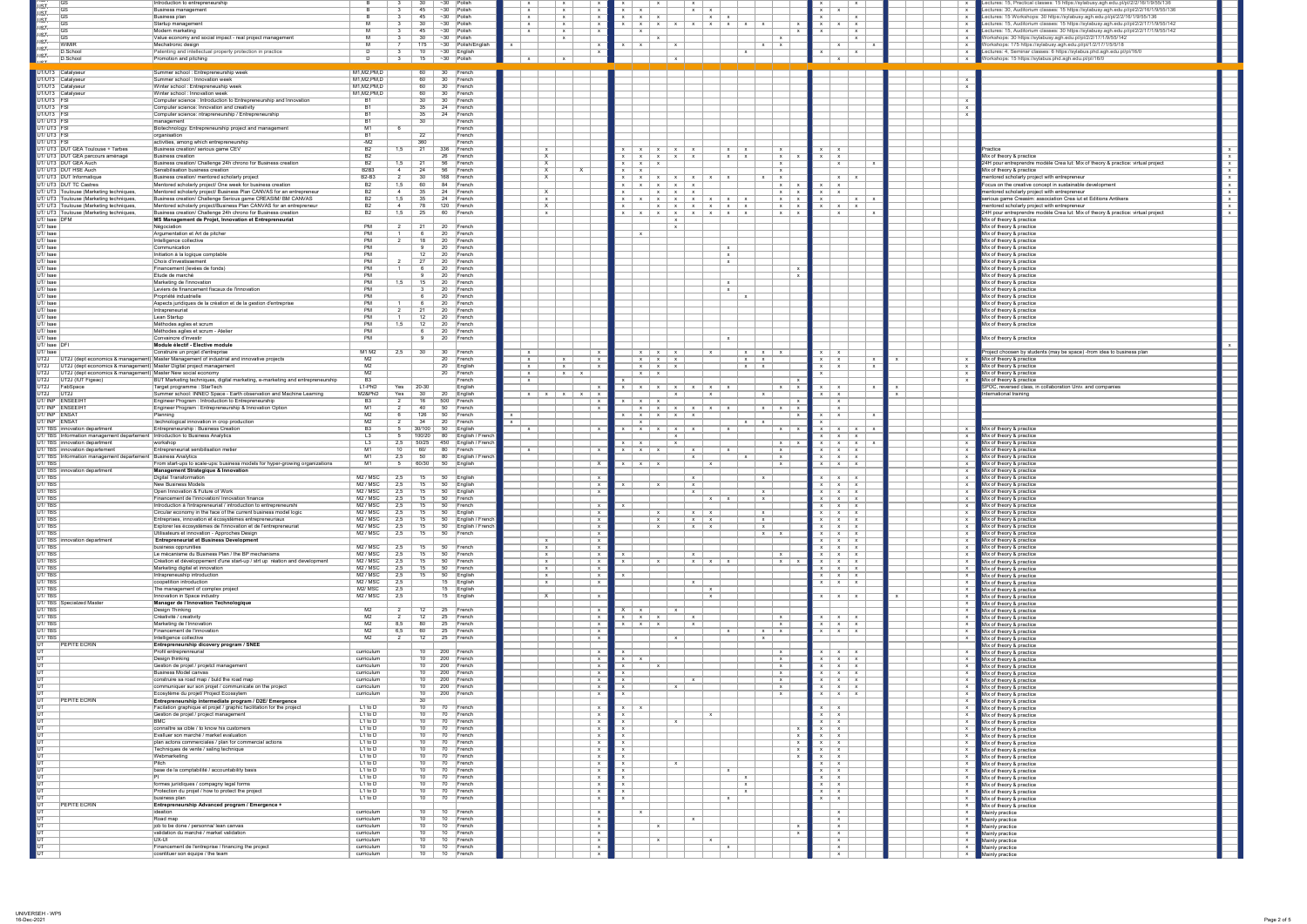| UNIVERSEH - WP5 |  |
|-----------------|--|
| 16-Dec-2021     |  |

evaluation du BP / Buiness plan evaluaiton and the curriculum which is a curriculum which is a curriculum which is a curriculum which is a curriculum which is a curriculum which is a curriculum which is a curriculum which



**The Contract**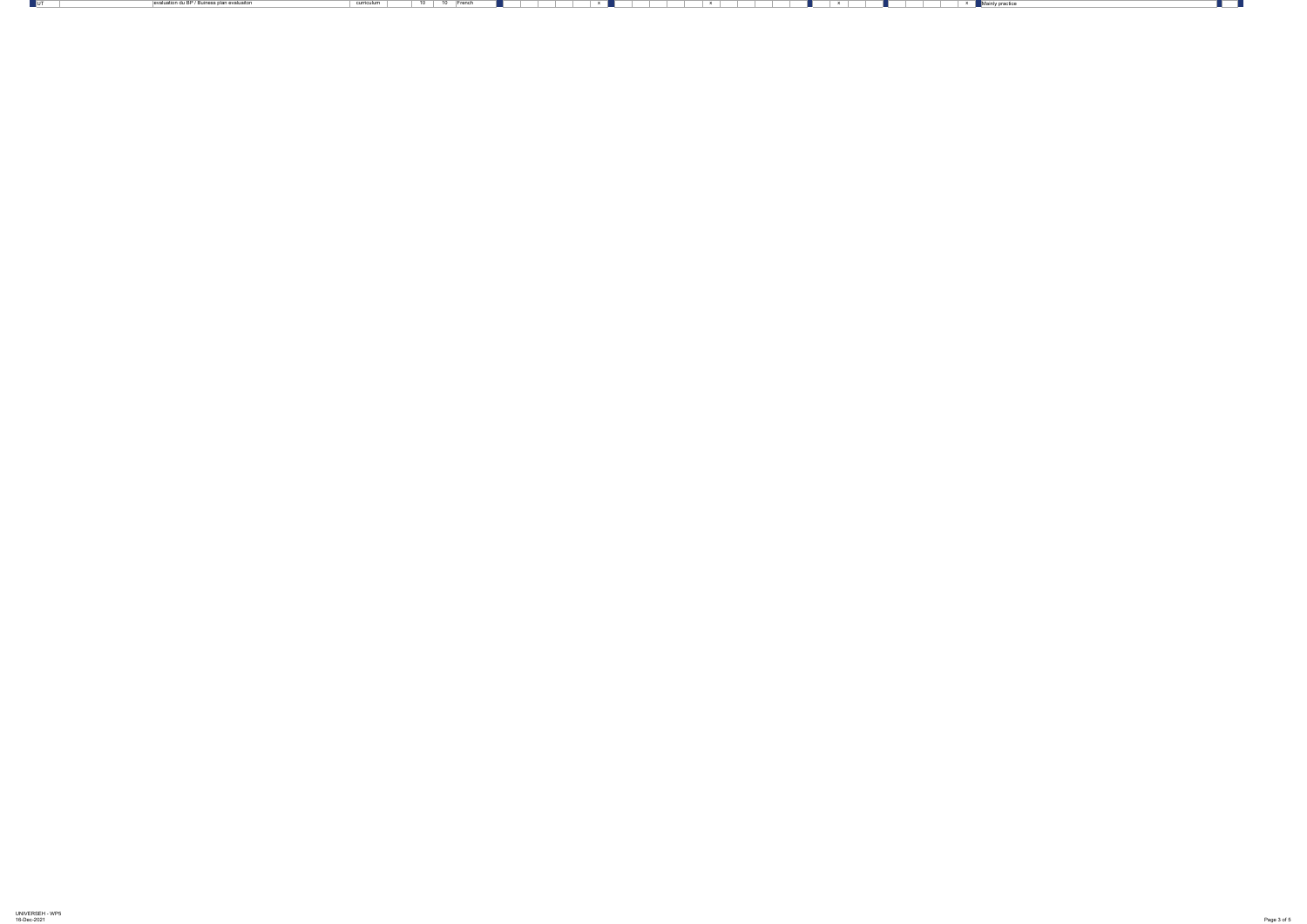

ntrepreneurhip skills and to sutain their bussiness cre<mark>ati</mark>on

ars in a third place managed by Aeropace valley cluste<mark>r</mark> <sub></sub>

 $\mathfrak s$  (conférences, talk, hakathon, ...in all the toulouse aca<mark>de</mark>mic instiutions)

| LTU<br>Lab<br><b>Space Education Lab</b><br>Division of space technology<br>$\mathsf{X}$<br>X<br><b>ESA BIC Sweden</b><br>LTU<br>ESA/LTU/Region<br><b>ESA Buisness Incubator Centre</b><br><b>ESA</b> incubator<br>х<br>X<br>$\boldsymbol{\mathsf{x}}$<br>$\mathsf{X}$<br>UT3<br>UT<br>University incubator<br>Fab lab, third places, mentoring<br><b>Catalyseur</b><br>X<br>$\boldsymbol{\mathsf{X}}$<br><b>DVFE</b><br><b>PEPITE ECRIN</b><br>UT<br>training programme, third place<br>National program d<br>$\boldsymbol{\mathsf{x}}$<br>X<br>UT2 / FabSpace<br>UT<br>platform + share space<br><b>FabSpace</b><br>$\mathsf{X}$<br>$\mathsf{X}$<br><b>TBS</b><br><b>Business school incubator</b><br>special agreement<br>UT<br><b>TBSeed</b><br>$\boldsymbol{\mathsf{x}}$<br>$\boldsymbol{\mathsf{x}}$<br>Agreement with PE<br>UT<br>B612<br>Innovation space and aeropsace cliB612<br><b>CNES</b><br>Hakathon<br>UT<br><b>Actin space</b><br>$\pmb{\mathsf{X}}$<br>$\mathsf X$<br>X<br>$\mathsf{X}$<br>UT<br>Toulouse Tech Transfert (TTT)<br>mentoring,<br><b>PEPITE</b><br>UT<br>conferences, talks, hakahton<br><b>Creatvi</b> | Partner | Studente Institute, Department) | Type Facility Lab. 1 |                | Science & Engineering | V. Finance, Management & Susiness<br>Medicine & Health | Social & Xiuman Sciences<br>Art & Curry at Studies | Importance Patents, |  | Entrepreneurship<br>Sustainable space e.g.<br>Our Earth and Space |  | earth orbit)<br>Space settlement and resources<br>Space Exploration & Discovery |
|----------------------------------------------------------------------------------------------------------------------------------------------------------------------------------------------------------------------------------------------------------------------------------------------------------------------------------------------------------------------------------------------------------------------------------------------------------------------------------------------------------------------------------------------------------------------------------------------------------------------------------------------------------------------------------------------------------------------------------------------------------------------------------------------------------------------------------------------------------------------------------------------------------------------------------------------------------------------------------------------------------------------------------------------------------------------------------------------------------------------------------------|---------|---------------------------------|----------------------|----------------|-----------------------|--------------------------------------------------------|----------------------------------------------------|---------------------|--|-------------------------------------------------------------------|--|---------------------------------------------------------------------------------|
|                                                                                                                                                                                                                                                                                                                                                                                                                                                                                                                                                                                                                                                                                                                                                                                                                                                                                                                                                                                                                                                                                                                                        |         |                                 |                      |                |                       |                                                        |                                                    |                     |  |                                                                   |  |                                                                                 |
|                                                                                                                                                                                                                                                                                                                                                                                                                                                                                                                                                                                                                                                                                                                                                                                                                                                                                                                                                                                                                                                                                                                                        |         |                                 |                      |                |                       |                                                        |                                                    |                     |  |                                                                   |  |                                                                                 |
|                                                                                                                                                                                                                                                                                                                                                                                                                                                                                                                                                                                                                                                                                                                                                                                                                                                                                                                                                                                                                                                                                                                                        |         |                                 |                      |                |                       |                                                        |                                                    |                     |  |                                                                   |  |                                                                                 |
|                                                                                                                                                                                                                                                                                                                                                                                                                                                                                                                                                                                                                                                                                                                                                                                                                                                                                                                                                                                                                                                                                                                                        |         |                                 |                      |                |                       |                                                        |                                                    |                     |  |                                                                   |  |                                                                                 |
|                                                                                                                                                                                                                                                                                                                                                                                                                                                                                                                                                                                                                                                                                                                                                                                                                                                                                                                                                                                                                                                                                                                                        |         |                                 |                      |                |                       |                                                        |                                                    |                     |  |                                                                   |  |                                                                                 |
|                                                                                                                                                                                                                                                                                                                                                                                                                                                                                                                                                                                                                                                                                                                                                                                                                                                                                                                                                                                                                                                                                                                                        |         |                                 |                      |                |                       |                                                        |                                                    |                     |  |                                                                   |  |                                                                                 |
|                                                                                                                                                                                                                                                                                                                                                                                                                                                                                                                                                                                                                                                                                                                                                                                                                                                                                                                                                                                                                                                                                                                                        |         |                                 |                      |                |                       |                                                        |                                                    |                     |  |                                                                   |  |                                                                                 |
|                                                                                                                                                                                                                                                                                                                                                                                                                                                                                                                                                                                                                                                                                                                                                                                                                                                                                                                                                                                                                                                                                                                                        |         |                                 |                      |                |                       |                                                        |                                                    |                     |  |                                                                   |  |                                                                                 |
|                                                                                                                                                                                                                                                                                                                                                                                                                                                                                                                                                                                                                                                                                                                                                                                                                                                                                                                                                                                                                                                                                                                                        |         |                                 |                      |                |                       |                                                        |                                                    |                     |  |                                                                   |  |                                                                                 |
|                                                                                                                                                                                                                                                                                                                                                                                                                                                                                                                                                                                                                                                                                                                                                                                                                                                                                                                                                                                                                                                                                                                                        |         |                                 |                      |                |                       |                                                        |                                                    |                     |  |                                                                   |  | national week for er                                                            |
|                                                                                                                                                                                                                                                                                                                                                                                                                                                                                                                                                                                                                                                                                                                                                                                                                                                                                                                                                                                                                                                                                                                                        | UT      | <b>INP</b> toulouse             | Incubator            | <b>N</b> strat |                       |                                                        |                                                    |                     |  |                                                                   |  |                                                                                 |

## Science & Engineering Economy is in the experience of the Business of the Business of the Business of the Business of the Business of<br>Economy is in the Business of the City of the Business of the Business of the Business of the Business of the<br> een cine & Health Social Artists of Sciences **Art Augustal Studies**<br>Art Augustal Studies Landarion Batents, Entrepreneurship<br>Space Sustainable Space Space Settlement and Discovery<br>Space Sustainable Space Settlement and resources<br>Valuation Batents, Space Settlement and resources **Out Earth and Space**<br>Carth and space Reutsine Control of the form of the control of the control of the control of the control of the control of the control of the control of the control of the control of the control of the control of the control of the contro **Remarks Existing Space-Related Labs & Facilities**

| LTU | Division of space technology  | Lab                                    | <u>Space Education Lab</u> | $\mathsf{X}$ | $\mathsf{X}$              | $\mathsf{X}$              | $\mathsf{X}$ | $\mathsf{X}$<br>$\mathbf{X}$ | $\mathsf{X}$ | $\mathsf{X}$ | $\mathsf{X}$ | $\mathsf{X}$ | $\mathbf{x}$ |                                                                     |
|-----|-------------------------------|----------------------------------------|----------------------------|--------------|---------------------------|---------------------------|--------------|------------------------------|--------------|--------------|--------------|--------------|--------------|---------------------------------------------------------------------|
| LTU | ESA/LTU/Region                | <b>ESA Buisness Incubator Centre</b>   | <b>ESA BIC Sweden</b>      | $\mathsf{X}$ | $\boldsymbol{\mathsf{x}}$ | $\boldsymbol{\mathsf{x}}$ | $\mathsf{X}$ | $\mathsf{X}$<br>$\mathsf{X}$ | $\mathsf{X}$ | $\mathsf{X}$ | $\mathsf{X}$ | $\mathsf{X}$ | $\mathsf{X}$ | <b>ESA</b> incubator                                                |
| UT  | UT <sub>3</sub>               | Fab lab, third places, mentoring       |                            |              |                           |                           |              |                              |              |              |              |              | $\mathsf{X}$ | University incubator                                                |
|     |                               |                                        | Catalyseur                 | $\mathsf{X}$ | $\mathsf{X}$              |                           | $\mathsf{X}$ | $\mathsf{X}$                 |              |              |              |              |              |                                                                     |
| UT  | <b>DVFE</b>                   | training programme, third place        | <b>PEPITE ECRIN</b>        | $\mathsf{X}$ | $\mathsf{x}$              | $\mathsf{X}$              | $\mathsf{X}$ | $\mathsf{X}$<br>$\mathsf{X}$ |              |              |              |              |              | National program deciated to students to develop their entrepreneur |
| UT  | UT2 / FabSpace                | platform + share space                 | FabSpace                   | $\mathsf{X}$ | $\mathsf{X}$              |                           | $\mathsf{X}$ | $\mathsf{X}$                 | $\mathsf{X}$ |              |              |              |              |                                                                     |
| UT  | <b>TBS</b>                    | Business school incubator              | <b>TBSeed</b>              | $\mathsf{X}$ | $\mathsf{X}$              | $\mathsf{X}$              | $\mathbf{x}$ | $\mathsf{X}$<br>$\mathsf{X}$ |              |              |              |              |              | special agreement with an engenering school                         |
| UT  | B612                          | Innovation space and aeropsace cliB612 |                            |              |                           |                           |              |                              |              |              |              |              |              | Agreement with PEPITE to received 10 students per years in a third  |
| UT  | CNES                          | Hakathon                               | <b>Actin space</b>         |              |                           |                           |              |                              | $\mathsf{X}$ | $\mathsf{X}$ | $\mathbf{x}$ | $\mathbf{x}$ |              |                                                                     |
| UT  | Toulouse Tech Transfert (TTT) | mentoring,                             |                            |              |                           |                           |              |                              |              |              |              |              |              |                                                                     |
|     |                               |                                        |                            |              |                           |                           |              |                              |              |              |              |              |              |                                                                     |
| UT  | <b>PEPITE</b>                 | conferences, talks, hakahton           | <b>Creatvi</b>             |              |                           |                           |              |                              |              |              |              |              |              | national week for entrepreneurship dedicated to students (conférenc |
| UT  | INP toulouse                  | Incubator                              | <b>N</b> strat             |              |                           |                           |              |                              |              |              |              |              |              |                                                                     |
|     |                               |                                        |                            |              |                           |                           |              |                              |              |              |              |              |              |                                                                     |
|     |                               |                                        |                            |              |                           |                           |              |                              |              |              |              |              |              |                                                                     |
|     |                               |                                        |                            |              |                           |                           |              |                              |              |              |              |              |              |                                                                     |
|     |                               |                                        |                            |              |                           |                           |              |                              |              |              |              |              |              |                                                                     |
|     |                               |                                        |                            |              |                           |                           |              |                              |              |              |              |              |              |                                                                     |
|     |                               |                                        |                            |              |                           |                           |              |                              |              |              |              |              |              |                                                                     |
|     |                               |                                        |                            |              |                           |                           |              |                              |              |              |              |              |              |                                                                     |
|     |                               |                                        |                            |              |                           |                           |              |                              |              |              |              |              |              |                                                                     |
|     |                               |                                        |                            |              |                           |                           |              |                              |              |              |              |              |              |                                                                     |
|     |                               |                                        |                            |              |                           |                           |              |                              |              |              |              |              |              |                                                                     |
|     |                               |                                        |                            |              |                           |                           |              |                              |              |              |              |              |              |                                                                     |
|     |                               |                                        |                            |              |                           |                           |              |                              |              |              |              |              |              |                                                                     |
|     |                               |                                        |                            |              |                           |                           |              |                              |              |              |              |              |              |                                                                     |
|     |                               |                                        |                            |              |                           |                           |              |                              |              |              |              |              |              |                                                                     |
|     |                               |                                        |                            |              |                           |                           |              |                              |              |              |              |              |              |                                                                     |
|     |                               |                                        |                            |              |                           |                           |              |                              |              |              |              |              |              |                                                                     |
|     |                               |                                        |                            |              |                           |                           |              |                              |              |              |              |              |              |                                                                     |
|     |                               |                                        |                            |              |                           |                           |              |                              |              |              |              |              |              |                                                                     |
|     |                               |                                        |                            |              |                           |                           |              |                              |              |              |              |              |              |                                                                     |
|     |                               |                                        |                            |              |                           |                           |              |                              |              |              |              |              |              |                                                                     |
|     |                               |                                        |                            |              |                           |                           |              |                              |              |              |              |              |              |                                                                     |
|     |                               |                                        |                            |              |                           |                           |              |                              |              |              |              |              |              |                                                                     |
|     |                               |                                        |                            |              |                           |                           |              |                              |              |              |              |              |              |                                                                     |
|     |                               |                                        |                            |              |                           |                           |              |                              |              |              |              |              |              |                                                                     |
|     |                               |                                        |                            |              |                           |                           |              |                              |              |              |              |              |              |                                                                     |
|     |                               |                                        |                            |              |                           |                           |              |                              |              |              |              |              |              |                                                                     |
|     |                               |                                        |                            |              |                           |                           |              |                              |              |              |              |              |              |                                                                     |
|     |                               |                                        |                            |              |                           |                           |              |                              |              |              |              |              |              |                                                                     |
|     |                               |                                        |                            |              |                           |                           |              |                              |              |              |              |              |              |                                                                     |
|     |                               |                                        |                            |              |                           |                           |              |                              |              |              |              |              |              |                                                                     |
|     |                               |                                        |                            |              |                           |                           |              |                              |              |              |              |              |              |                                                                     |
|     |                               |                                        |                            |              |                           |                           |              |                              |              |              |              |              |              |                                                                     |
|     |                               |                                        |                            |              |                           |                           |              |                              |              |              |              |              |              |                                                                     |
|     |                               |                                        |                            |              |                           |                           |              |                              |              |              |              |              |              |                                                                     |
|     |                               |                                        |                            |              |                           |                           |              |                              |              |              |              |              |              |                                                                     |
|     |                               |                                        |                            |              |                           |                           |              |                              |              |              |              |              |              |                                                                     |
|     |                               |                                        |                            |              |                           |                           |              |                              |              |              |              |              |              |                                                                     |
|     |                               |                                        |                            |              |                           |                           |              |                              |              |              |              |              |              |                                                                     |
|     |                               |                                        |                            |              |                           |                           |              |                              |              |              |              |              |              |                                                                     |
|     |                               |                                        |                            |              |                           |                           |              |                              |              |              |              |              |              |                                                                     |
|     |                               |                                        |                            |              |                           |                           |              |                              |              |              |              |              |              |                                                                     |
|     |                               |                                        |                            |              |                           |                           |              |                              |              |              |              |              |              |                                                                     |
|     |                               |                                        |                            |              |                           |                           |              |                              |              |              |              |              |              |                                                                     |
|     |                               |                                        |                            |              |                           |                           |              |                              |              |              |              |              |              |                                                                     |
|     |                               |                                        |                            |              |                           |                           |              |                              |              |              |              |              |              |                                                                     |
|     |                               |                                        |                            |              |                           |                           |              |                              |              |              |              |              |              |                                                                     |
|     |                               |                                        |                            |              |                           |                           |              |                              |              |              |              |              |              |                                                                     |
|     |                               |                                        |                            |              |                           |                           |              |                              |              |              |              |              |              |                                                                     |
|     |                               |                                        |                            |              |                           |                           |              |                              |              |              |              |              |              |                                                                     |
|     |                               |                                        |                            |              |                           |                           |              |                              |              |              |              |              |              |                                                                     |
|     |                               |                                        |                            |              |                           |                           |              |                              |              |              |              |              |              |                                                                     |
|     |                               |                                        |                            |              |                           |                           |              |                              |              |              |              |              |              |                                                                     |
|     |                               |                                        |                            |              |                           |                           |              |                              |              |              |              |              |              |                                                                     |
|     |                               |                                        |                            |              |                           |                           |              |                              |              |              |              |              |              |                                                                     |
|     |                               |                                        |                            |              |                           |                           |              |                              |              |              |              |              |              |                                                                     |
|     |                               |                                        |                            |              |                           |                           |              |                              |              |              |              |              |              |                                                                     |
|     |                               |                                        |                            |              |                           |                           |              |                              |              |              |              |              |              |                                                                     |
|     |                               |                                        |                            |              |                           |                           |              |                              |              |              |              |              |              |                                                                     |
|     |                               |                                        |                            |              |                           |                           |              |                              |              |              |              |              |              |                                                                     |
|     |                               |                                        |                            |              |                           |                           |              |                              |              |              |              |              |              |                                                                     |
|     |                               |                                        |                            |              |                           |                           |              |                              |              |              |              |              |              |                                                                     |
|     |                               |                                        |                            |              |                           |                           |              |                              |              |              |              |              |              |                                                                     |
|     |                               |                                        |                            |              |                           |                           |              |                              |              |              |              |              |              |                                                                     |

## Existing labs and facilities